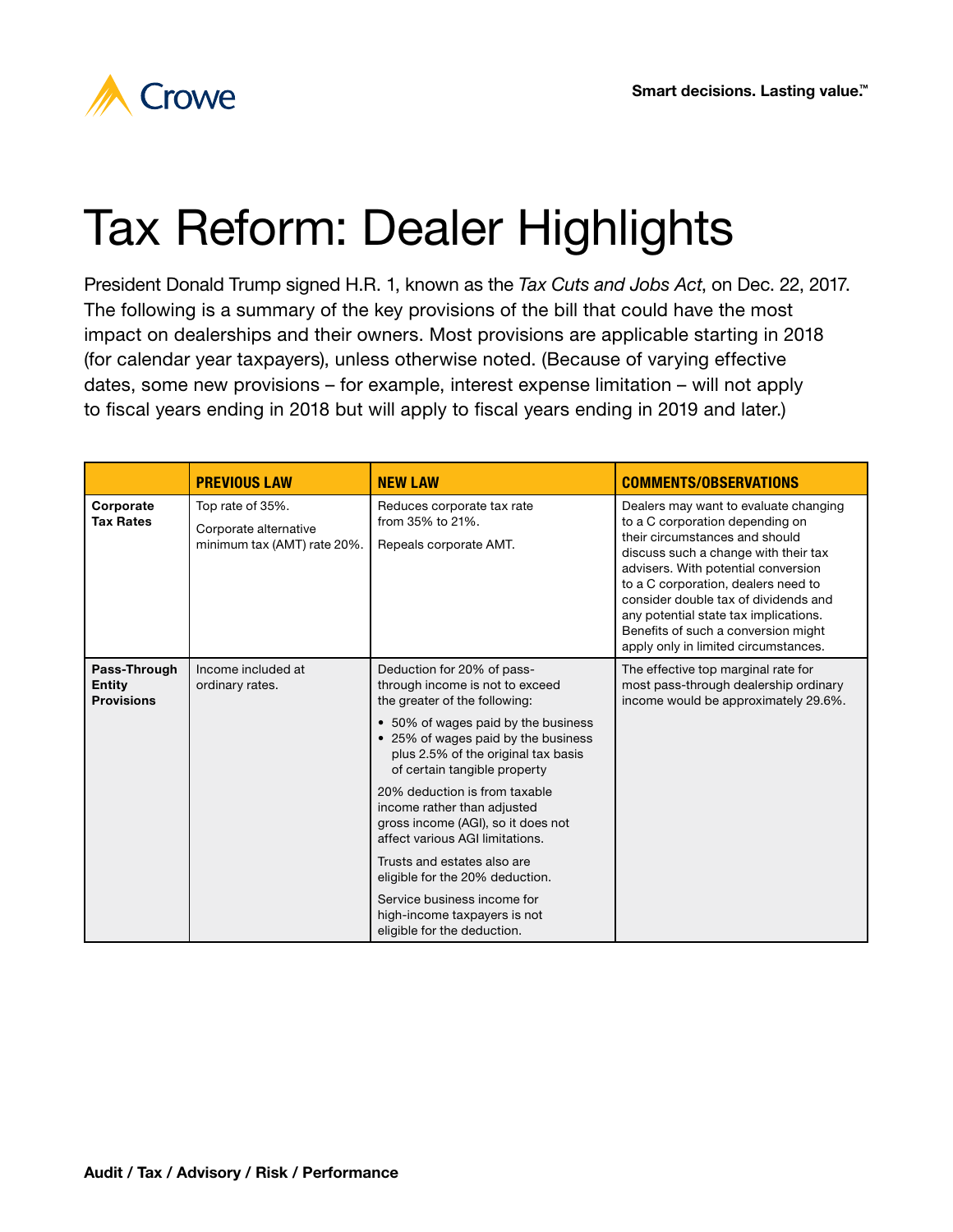

|                                            | <b>PREVIOUS LAW</b>                                       | <b>NEW LAW</b>                                                                                                                                                                                                                                                                                                                                                                                                                                                                                                                                                                                                                                                                                                                                                                                                                                                  | <b>COMMENTS/OBSERVATIONS</b>                                                                                                                                                                                                                                                                                                                                                                                                                                                                                                                                                                                                                                                                                                                                                                                                                                                                                                                                                                                                                                                                                                                                                                            |
|--------------------------------------------|-----------------------------------------------------------|-----------------------------------------------------------------------------------------------------------------------------------------------------------------------------------------------------------------------------------------------------------------------------------------------------------------------------------------------------------------------------------------------------------------------------------------------------------------------------------------------------------------------------------------------------------------------------------------------------------------------------------------------------------------------------------------------------------------------------------------------------------------------------------------------------------------------------------------------------------------|---------------------------------------------------------------------------------------------------------------------------------------------------------------------------------------------------------------------------------------------------------------------------------------------------------------------------------------------------------------------------------------------------------------------------------------------------------------------------------------------------------------------------------------------------------------------------------------------------------------------------------------------------------------------------------------------------------------------------------------------------------------------------------------------------------------------------------------------------------------------------------------------------------------------------------------------------------------------------------------------------------------------------------------------------------------------------------------------------------------------------------------------------------------------------------------------------------|
| <b>Interest</b><br><b>Expense</b>          | Generally deductible when<br>incurred without limitation. | Limits deduction to 30% of adjusted<br>taxable income. Adjusted taxable<br>income is earnings before interest, taxes,<br>depreciation, and amortization through<br>2021 and earnings before interest and<br>taxes in subsequent taxable years.<br>Does not apply to auto dealers' floor<br>plan financing. However, bonus<br>depreciation is not available.<br>Applies to real estate businesses<br>unless they elect to use the alternative<br>depreciation system (ADS) in lieu of<br>the modified accelerated cost recovery<br>system and 100% expensing.<br>Generally applies on an<br>entity-by-entity basis.<br>Special rules apply to<br>pass-through entities.<br>Includes unlimited carryforward<br>of disallowed amounts.<br>Taxpayers with average gross receipts<br>of \$25 million or less would not be<br>subject to interest expense limitation. | The bonus depreciation exclusion<br>would be in effect for property placed<br>in service after Dec. 31, 2017.<br>Dealers may find new benefits in<br>forming a separate real estate entity to<br>purchase real estate investments and<br>improvements. This may allow dealers to<br>maximize the time value of accelerated<br>tax depreciation expense relative to<br>the interest deduction limitation.<br>The small-business exceptions are<br>subject to controlled group attribution.<br>These thresholds are likely not helpful<br>to most dealerships on a stand-alone<br>basis. For real estate and other<br>entities, if the gross receipts must be<br>added together for related ownership<br>entities, most will be excluded.                                                                                                                                                                                                                                                                                                                                                                                                                                                                 |
| <b>Depreciation</b><br>and<br>Amortization | 50% bonus depreciation.                                   | Allows 100% expensing for new<br>and used equipment acquired<br>after Sept. 27, 2017; no immediate<br>expensing for buildings.<br>Real estate businesses may elect out<br>of interest limit in exchange for 100%<br>expensing on qualified improvement<br>property. Electing real estate entities<br>will depreciate real property using<br>40 years for buildings and 20 years<br>for qualified improvement property<br>versus their general depreciation<br>system recovery periods of 39<br>years and 15 years, respectively.<br>Dealers with floor plan financing are<br>not eligible for bonus, but dealers<br>remain eligible for the increased<br>Section 179 expensing described next.                                                                                                                                                                  | Bonus depreciation is excluded for<br>trade or business entities with floor plan<br>indebtedness starting Jan. 1, 2018.<br>Dealership property acquired and placed<br>in service between Sept. 27, 2017, and<br>Jan. 1, 2018, is eligible for the new<br>100% bonus depreciation.<br>Any property acquired and placed in service<br>prior to Sept. 28, 2017, is allowed the 50%<br>bonus depreciation under previous law.<br>Any dealership property acquired (i.e., a<br>binding contract is entered into) prior to<br>Sept. 28, 2017, gets bonus depreciation<br>under the previous rules (i.e., 50% if placed<br>in service in 2017, 40% if placed in service in<br>2018, 30% if placed in service in 2019, 0%<br>if placed in service after 2019). This also<br>would apply to real estate entity property.<br>Adopting real estate companies<br>depreciate their real property using<br>ADS - 40 years versus 39 years for<br>buildings, 20 years versus 15 years for<br>qualified improvement property. They<br>also lose bonus depreciation on qualified<br>improvement property. Electing real estate<br>businesses still get bonus depreciation on<br>personal property and land improvements. |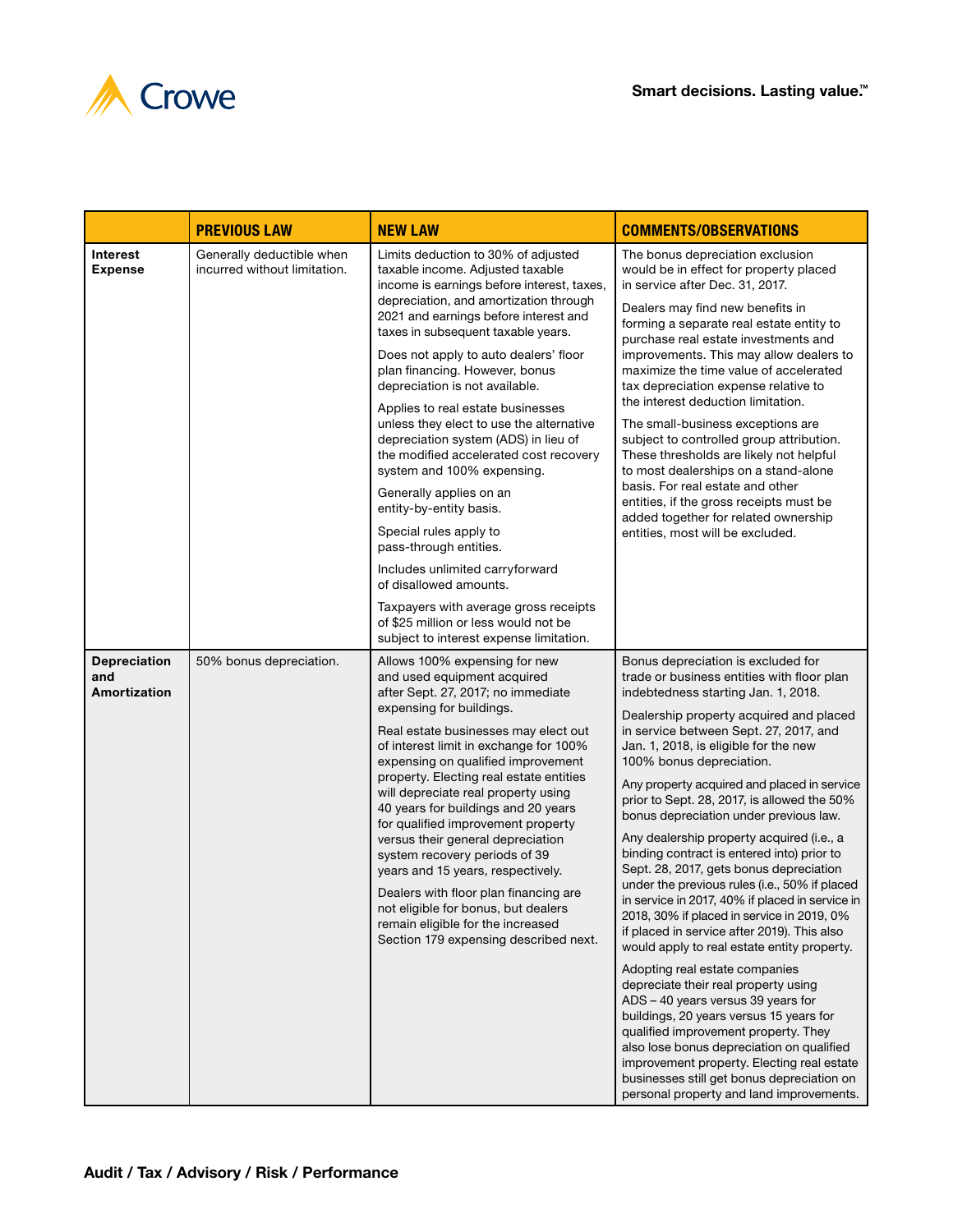



|                                                                            | <b>PREVIOUS LAW</b>                                                                                                                                                                                                                                                                                                                                                                                                                                                                                                                                                                                                                                                                                                                                                      | <b>NEW LAW</b>                                                                                                                                                                                                                                                                                                                                                                                                                                                                                                                                                                                                                                                                                                                                                                                                                                                                                                                                                                                                                                                                              | <b>COMMENTS/OBSERVATIONS</b>                                                                                                                                       |
|----------------------------------------------------------------------------|--------------------------------------------------------------------------------------------------------------------------------------------------------------------------------------------------------------------------------------------------------------------------------------------------------------------------------------------------------------------------------------------------------------------------------------------------------------------------------------------------------------------------------------------------------------------------------------------------------------------------------------------------------------------------------------------------------------------------------------------------------------------------|---------------------------------------------------------------------------------------------------------------------------------------------------------------------------------------------------------------------------------------------------------------------------------------------------------------------------------------------------------------------------------------------------------------------------------------------------------------------------------------------------------------------------------------------------------------------------------------------------------------------------------------------------------------------------------------------------------------------------------------------------------------------------------------------------------------------------------------------------------------------------------------------------------------------------------------------------------------------------------------------------------------------------------------------------------------------------------------------|--------------------------------------------------------------------------------------------------------------------------------------------------------------------|
| <b>Section 179</b><br><b>Expense</b>                                       | \$500,000 with phaseout<br>at \$2 million.                                                                                                                                                                                                                                                                                                                                                                                                                                                                                                                                                                                                                                                                                                                               | Increases business expensing to<br>\$1 million with phaseout amount starting<br>at \$2.5 million. Qualifying property now<br>includes roofs, heating, ventilation,<br>air-conditioning, fire protection,<br>and alarm and security systems.                                                                                                                                                                                                                                                                                                                                                                                                                                                                                                                                                                                                                                                                                                                                                                                                                                                 | Property used in trade or business<br>entities with floor plan indebtedness<br>may qualify for Section 179 expense.                                                |
| <b>Depreciation</b><br><b>Limits for</b><br>Luxury<br><b>Automobiles</b>   | Depreciation limited to<br>\$3,160 for year one, \$5,100<br>for year two, \$3,050 for year<br>three, and \$1,875 for year<br>four and following years.                                                                                                                                                                                                                                                                                                                                                                                                                                                                                                                                                                                                                   | Increases depreciation limits to \$10,000<br>for year one, \$16,000 for year two,<br>\$9,600 for year three, and \$5,750<br>for year four and following years.                                                                                                                                                                                                                                                                                                                                                                                                                                                                                                                                                                                                                                                                                                                                                                                                                                                                                                                              | The depreciation limit is increased without<br>regard to bonus depreciation eligibility.                                                                           |
| Like-Kind<br><b>Exchanges</b>                                              | Generally allowed.                                                                                                                                                                                                                                                                                                                                                                                                                                                                                                                                                                                                                                                                                                                                                       | Repeals like-kind exchanges except<br>for investments held in real estate.                                                                                                                                                                                                                                                                                                                                                                                                                                                                                                                                                                                                                                                                                                                                                                                                                                                                                                                                                                                                                  | Deferred exchanges (forward and reverse)<br>in progress as of Dec. 31, 2017, can be<br>completed as like-kind exchanges.                                           |
| <b>Individual</b><br><b>Tax Rates</b><br>and Itemized<br><b>Deductions</b> | Top rate of 39.6% beginning<br>at \$480,050 for married filers<br>and \$426,700 for single filers.<br>Standard deduction of<br>\$12,700 for married filers<br>and \$6,350 for single filers.                                                                                                                                                                                                                                                                                                                                                                                                                                                                                                                                                                             | Includes seven brackets with a top rate of<br>37% at \$600,000 for married taxpayers<br>filing jointly or \$500,000 for single or<br>head of household taxable income.<br>Generally retains current laws on capital<br>gains and qualified dividends rates.                                                                                                                                                                                                                                                                                                                                                                                                                                                                                                                                                                                                                                                                                                                                                                                                                                 | Most individual provisions<br>expire Dec. 31, 2025.<br>Note: Personal deductions are<br>modified/repealed, but businesses<br>still may deduct property taxes, etc. |
|                                                                            | Allows these personal<br>deductions:<br>• Moving expenses if<br>incurred in connection with<br>work-related relocation<br>• Itemized deduction<br>for casualty losses<br>• Miscellaneous deductions<br>as an itemized deduction<br>subject to the 2% floor<br>• Alimony (deductible to<br>payer, taxable income<br>to the recipient)<br>• Medical expenses if in<br>excess of 10% of AGI<br>• Charitable contributions<br>(cash contributions<br>limited to 50% of AGI)<br>• State and local taxes<br>• Mortgage interest<br>(deductible up to \$1<br>million of acquisition<br>indebtedness on primary<br>residence plus one<br>additional residence<br>and \$100,000 of home<br>equity indebtedness)<br>\$4,050 personal<br>exemption per individual<br>and dependent. | Provides standard deduction of \$24,000 for<br>married filers and \$12,000 for single filers.<br>Eliminates these personal deductions:<br>• Moving expenses except for<br>certain armed forces<br>• Interest on home equity loans<br>• Casualty losses except<br>for disaster areas<br>• All miscellaneous deductions<br>currently subject to the 2% floor<br>• Alimony on new or modified divorces<br>(also not taxed as income)<br>Retains these personal<br>deductions with changes:<br>• Medical expenses over 7.5% of income<br>• Charitable contributions<br>with new 60% limit<br>• State and local taxes including<br>income, property, and sales<br>taxes (up to \$10,000 total)<br>• Mortgage interest (capped at \$750,000<br>for married taxpayers filing jointly<br>or \$375,000 for all other taxpayers)<br>on acquisition indebtedness after<br>Dec. 31, 2017 (retains the \$1 million<br>limitation on acquisition indebtedness<br>incurred prior to Dec. 15, 2017)<br>Repeals limitation on itemized<br>deductions until Dec. 31, 2025.<br>Eliminates personal exemptions. |                                                                                                                                                                    |